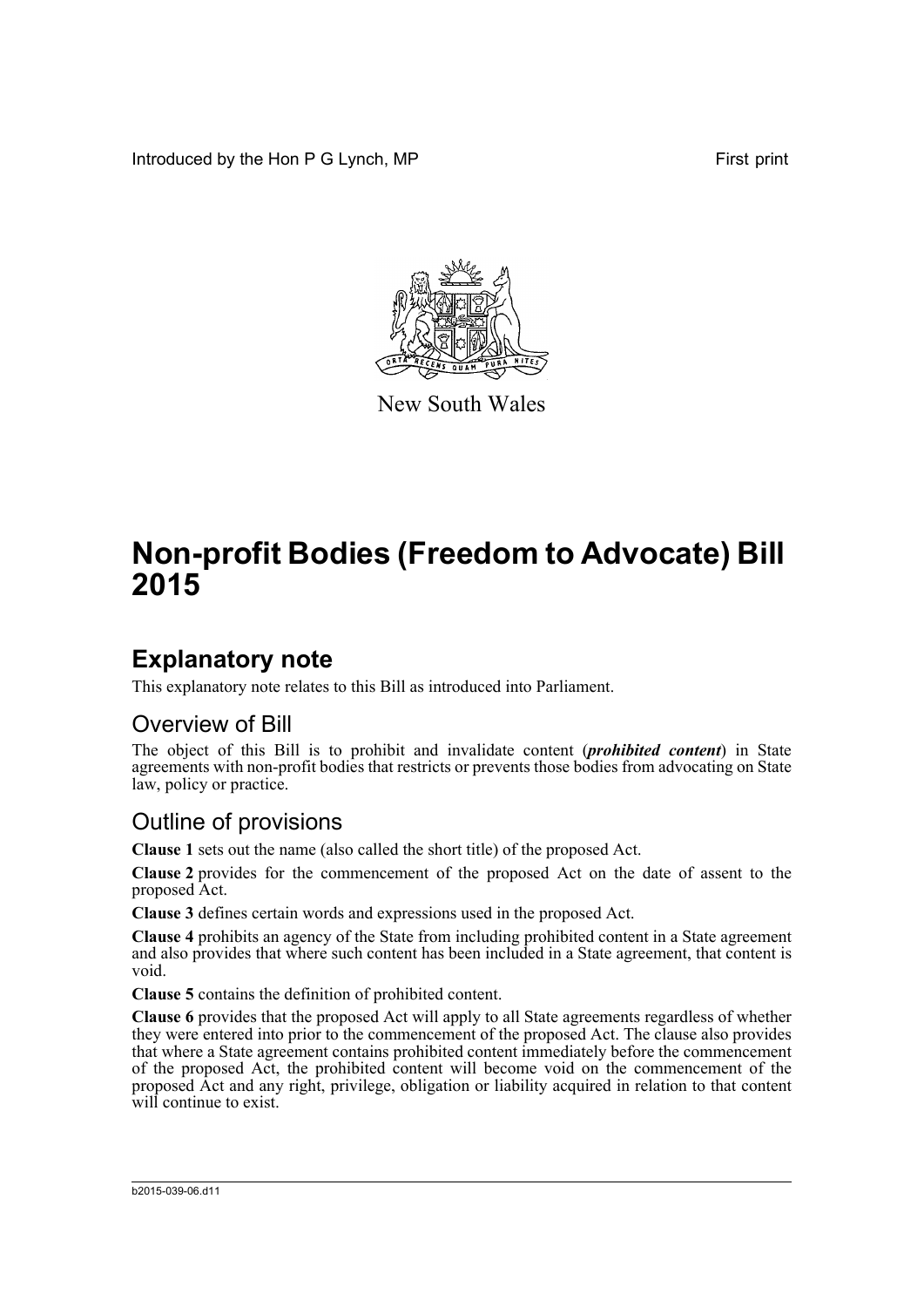**Clause 7** provides a regulation-making power for the purposes of savings or transitional requirements.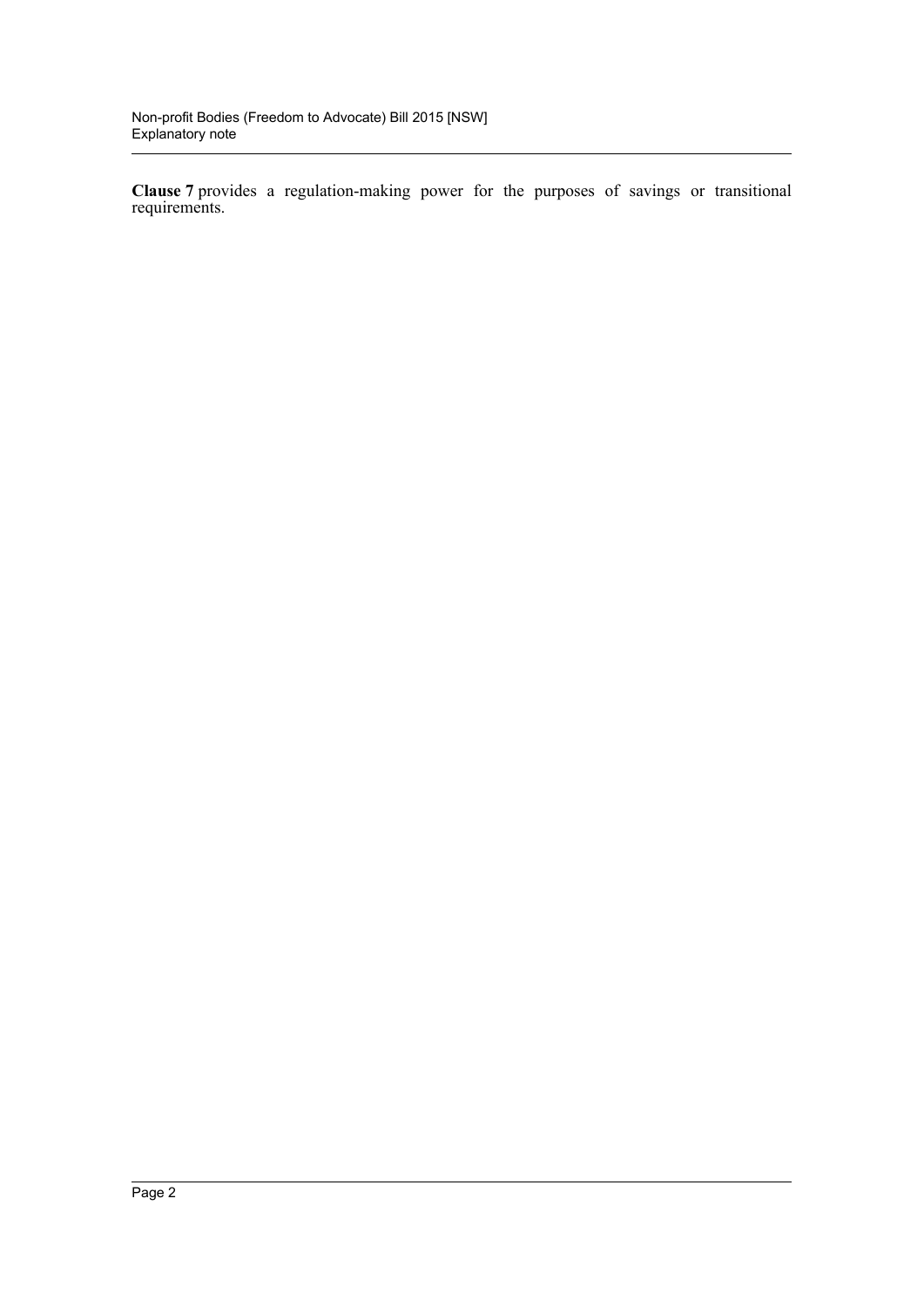Introduced by the Hon P G Lynch, MP First print



New South Wales

## **Non-profit Bodies (Freedom to Advocate) Bill 2015**

## **Contents**

|   |                                                             | Page |
|---|-------------------------------------------------------------|------|
|   |                                                             |      |
|   | Name of Act                                                 | ົ    |
| 2 | Commencement                                                | 2    |
| 3 | Definitions                                                 | 2    |
| 4 | Agency not to include prohibited content in State agreement | 2    |
| 5 | Prohibited content                                          | 2    |
| 6 | Application                                                 | 2    |
|   | Regulations                                                 | 3    |
|   |                                                             |      |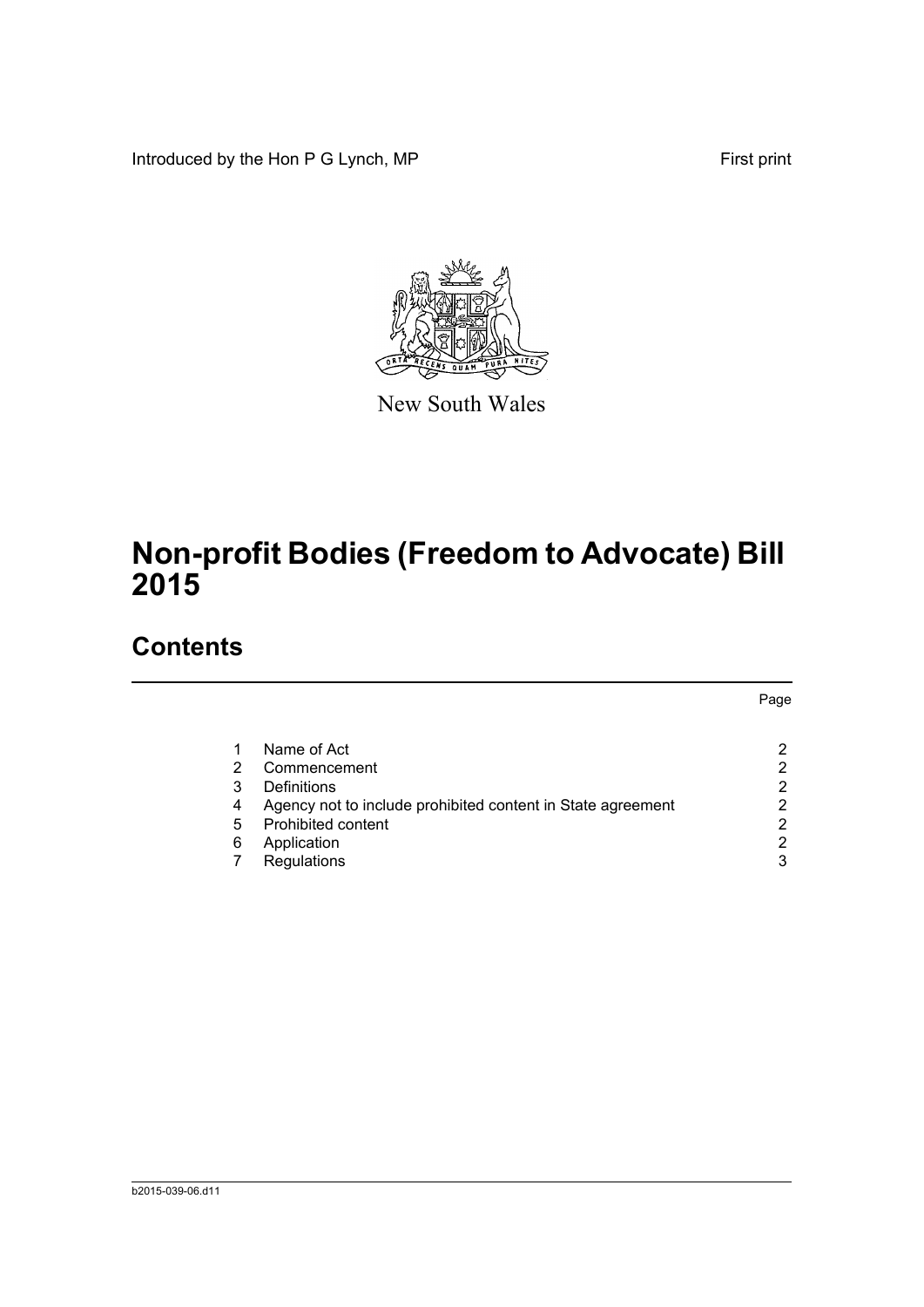

New South Wales

## **Non-profit Bodies (Freedom to Advocate) Bill 2015**

No , 2015

#### **A Bill for**

An Act to prohibit State agreements from restricting or preventing non-profit bodies from commenting on, advocating support for or opposing changes to State law, policy or practice.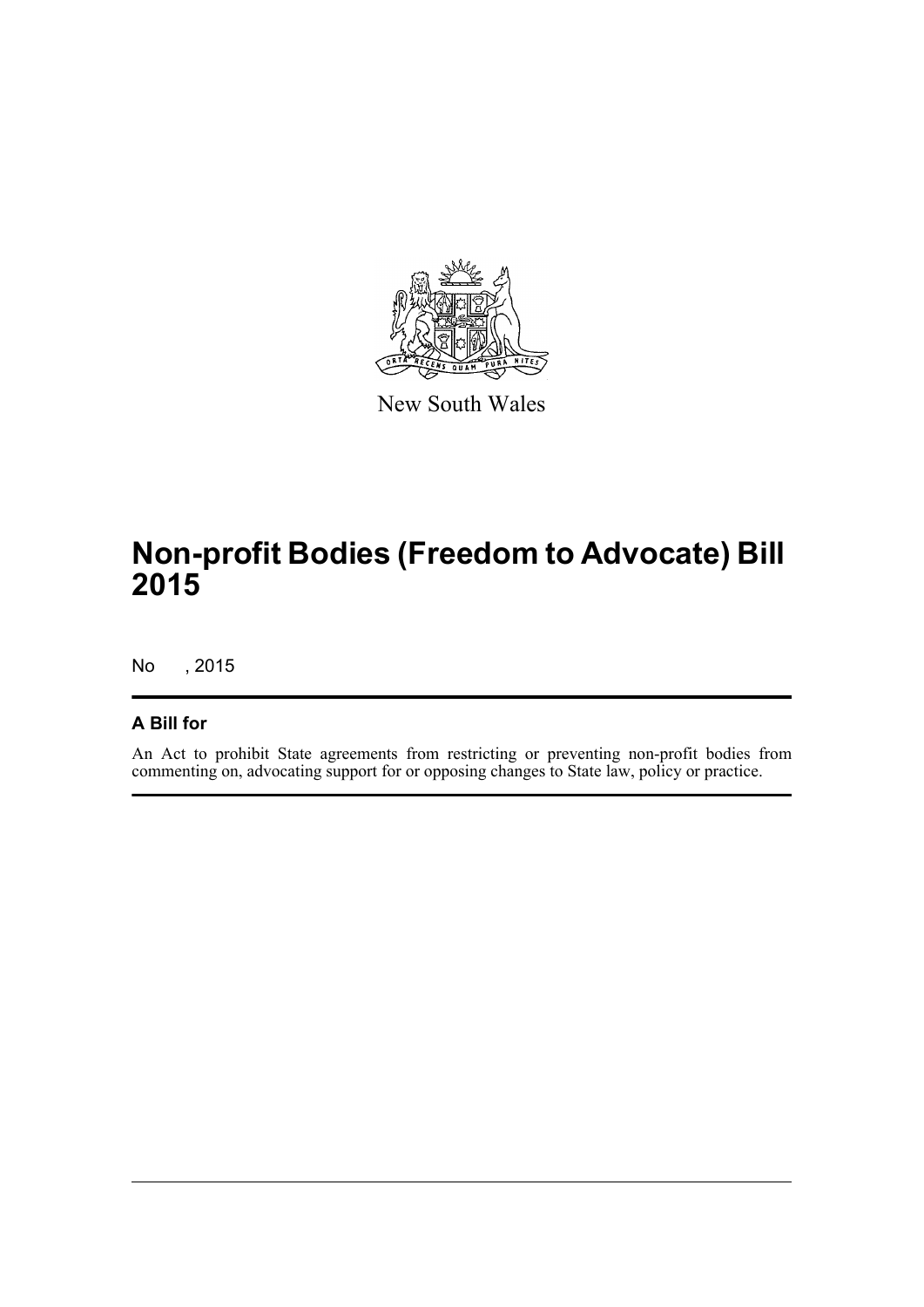Non-profit Bodies (Freedom to Advocate) Bill 2015 [NSW]

<span id="page-4-5"></span><span id="page-4-4"></span><span id="page-4-3"></span><span id="page-4-2"></span><span id="page-4-1"></span><span id="page-4-0"></span>

|              |     | The Legislature of New South Wales enacts:                                                                                                                                                                                                                                          | $\mathbf{1}$         |
|--------------|-----|-------------------------------------------------------------------------------------------------------------------------------------------------------------------------------------------------------------------------------------------------------------------------------------|----------------------|
| 1            |     | <b>Name of Act</b>                                                                                                                                                                                                                                                                  | $\overline{c}$       |
|              |     | This Act is the Non-profit Bodies (Freedom to Advocate) Act 2015.                                                                                                                                                                                                                   | 3                    |
| $\mathbf{2}$ |     | Commencement                                                                                                                                                                                                                                                                        | 4                    |
|              |     | This Act commences on the date of assent to this Act.                                                                                                                                                                                                                               | 5                    |
| 3            |     | <b>Definitions</b>                                                                                                                                                                                                                                                                  | 6                    |
|              |     | In this Act:                                                                                                                                                                                                                                                                        | 7                    |
|              |     | <i>agency</i> means an agency within the meaning of the <i>Government Information (Public</i> )<br><i>Access) Act 2009</i> other than a court or a local authority.                                                                                                                 | $\bf 8$<br>9         |
|              |     | <i>confidential information</i> means information the disclosure of which:                                                                                                                                                                                                          | 10                   |
|              |     | would found an action for breach of confidence, or<br>(a)                                                                                                                                                                                                                           | 11                   |
|              |     | (b)<br>would disclose:                                                                                                                                                                                                                                                              | 12                   |
|              |     | trade secrets, or<br>(i)                                                                                                                                                                                                                                                            | 13                   |
|              |     | any other information having commercial value that would be, or could<br>(ii)<br>be reasonably expected to be, destroyed or diminished if the<br>information were disclosed.                                                                                                        | 14<br>15<br>16       |
|              |     | <b>non-profit body</b> means a body that is not carried on for the purposes of profit or gain<br>to its individual members and is, by the terms of the body's constitution, prohibited<br>from making any distribution, whether in money, property or otherwise, to its<br>members. | 17<br>18<br>19<br>20 |
|              |     | <i>prohibited content</i> —see section 5.                                                                                                                                                                                                                                           | 21                   |
|              |     | <b>State agreement</b> means a legally binding agreement between an agency (on behalf<br>of the State) and a non-profit body.                                                                                                                                                       | 22<br>23             |
| 4            |     | Agency not to include prohibited content in State agreement                                                                                                                                                                                                                         | 24                   |
|              | (1) | An agency must not include prohibited content in a State agreement.                                                                                                                                                                                                                 | 25                   |
|              | (2) | If a State agreement includes prohibited content, that content is void.                                                                                                                                                                                                             | 26                   |
| 5            |     | <b>Prohibited content</b>                                                                                                                                                                                                                                                           | 27                   |
|              | (1) | <b>Prohibited content</b> is any requirement that restricts or prevents a non-profit body<br>(including staff of the non-profit body) from commenting on, advocating support for<br>or opposing change to any matter established by law, policy or practice of the State.           | 28<br>29<br>30       |
|              | (2) | However, a requirement is not prohibited content to the extent that it restricts or<br>prevents a non-profit body from disclosing information that is:                                                                                                                              | 31<br>32             |
|              |     | confidential information, or<br>(a)                                                                                                                                                                                                                                                 | 33                   |
|              |     | personal information (within the meaning of section 4 of the Privacy and<br>(b)<br>Personal Information Protection Act 1998).                                                                                                                                                       | 34<br>35             |
| 6            |     | <b>Application</b>                                                                                                                                                                                                                                                                  | 36                   |
|              | (1) | This Act applies to a State agreement entered into before, on, or after the<br>commencement of this Act.                                                                                                                                                                            | 37<br>38             |
|              | (2) | Despite subsection $(1)$ , section $(4)$ applies only to a State agreement entered into<br>on or after the commencement of this Act.                                                                                                                                                | 39<br>40             |
|              | (3) | Subsection (4) applies if, immediately before the commencement of this Act, a State<br>agreement includes prohibited content.                                                                                                                                                       | 41<br>42             |